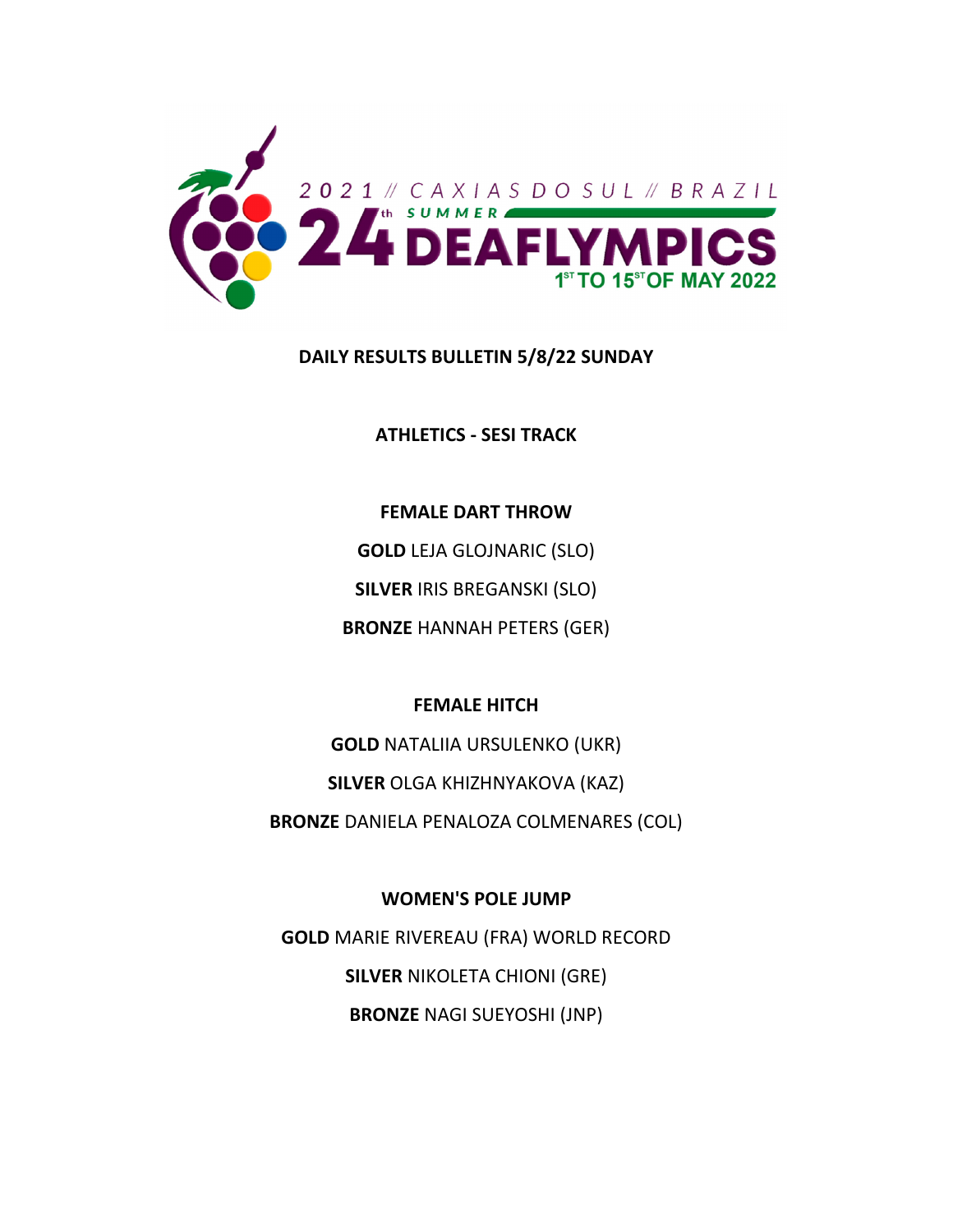#### **MEN'S DART THROW**

**GOLD** MASETTI MATTEO (ITA) **SILVER** TOMASZ ROZUMCZYK (POL) **BRONZE** KELVIN KIPKOGEI (KEN)

**100 METERS FEMALE SHALLOW GOLD** PAMERA LOSANGE (FRA) **SILVER** SUSLAIDY GIRAT RIVERO (CUB) **BRONZE** LE HSU (TPE)

**100 METERS SHALLOWS MALE GOLD** TAKUMA SASAKI (JNP) **SILVER** GIAN ANDRADE MOSQUERA (COL) **BRONZE** MYKOLA NOSENKO (UKR)

**800 SHALLOW METERS FEMALE GOLD** KATERYNA POTAPENKO (UKR) **SILVER** NADKA NACHOVA (BUL) **BRONZE** HANNAH PETERS GER)

**FEMALE HEPTATHON GOLD** LEJA GLOJNARIC (SLO) **SILVER** KATERYNA POTAPENKO (UKR) **BRONZE** IRIS BREGANSKI (SLO)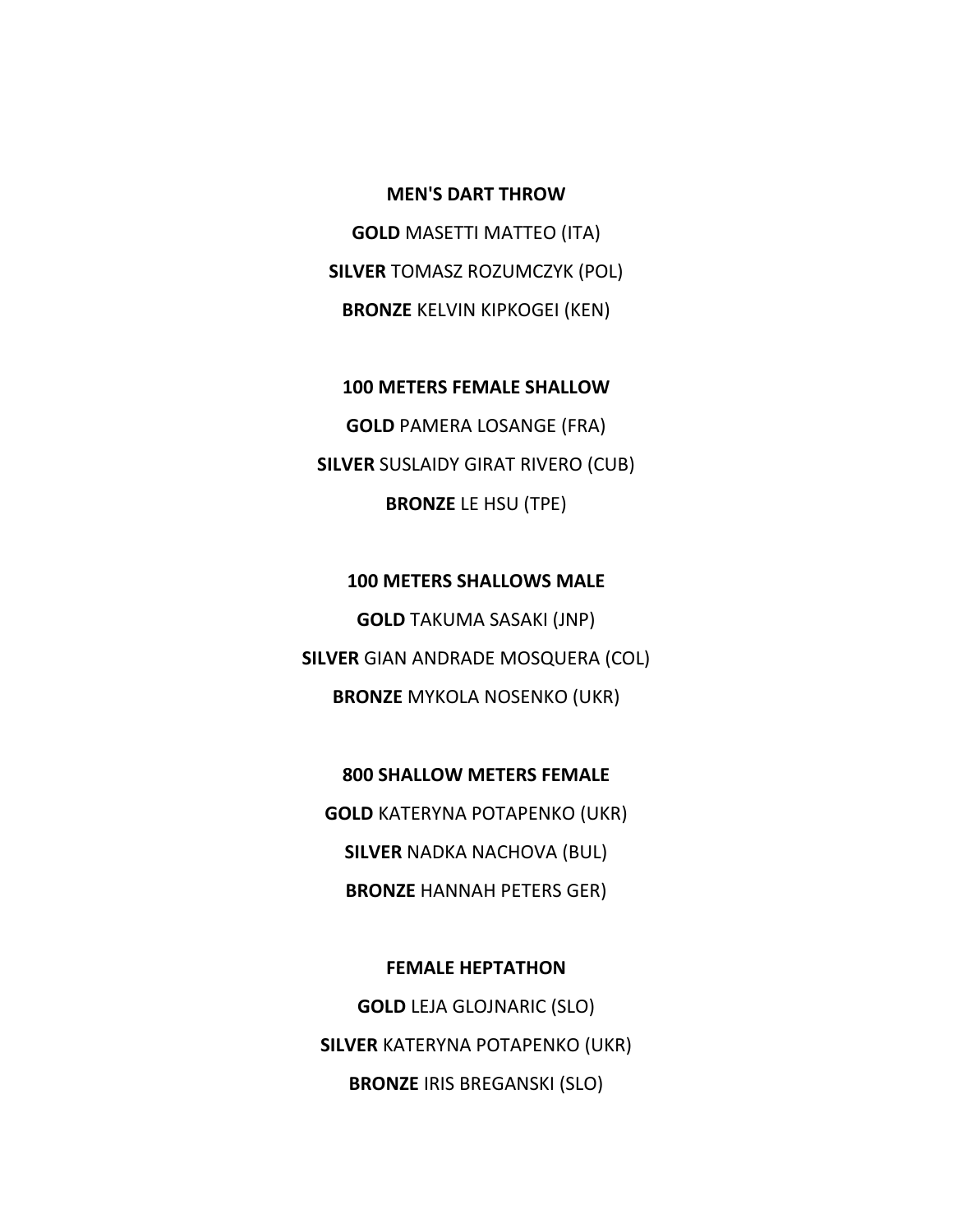#### **4 X 400 METERS MIXED**

**GOLD** UKRAINE

KRISTINA KINIAIKINA

DMYTRO RUDENKO

SOLOMIIA KUPRYCH

SERGII DRACH

**SILVER** KENYA

GEORGE MUTHEE

LINET FWAMBA

BERYL WAMIRA

ISAAC TONGI

**BRONZE** UNITED STATES

JARVIS ANDERSON

EMILY WILSON

BROWN OCEAN

TAYLOR KOSS

‐‐‐‐‐‐‐‐‐‐‐‐‐‐‐‐‐‐‐‐‐‐‐‐‐‐‐‐‐‐‐‐‐‐‐‐‐‐‐‐‐‐‐‐‐‐‐‐‐‐‐‐‐‐‐‐‐‐‐‐‐‐‐‐‐‐‐‐‐‐‐‐‐‐‐‐‐‐‐‐‐‐‐‐‐‐‐‐‐‐‐‐‐‐‐

#### **BASKETBALL RESULT ‐ SESI AND VASCO DA GAMA CLASSIFICATIONS**

#### **FEMININE**

BRAZIL 15 X 80 GREECE

LITHUANIA 114 X 31 KENYA

UNITED STATES 80 X 50 TURKEY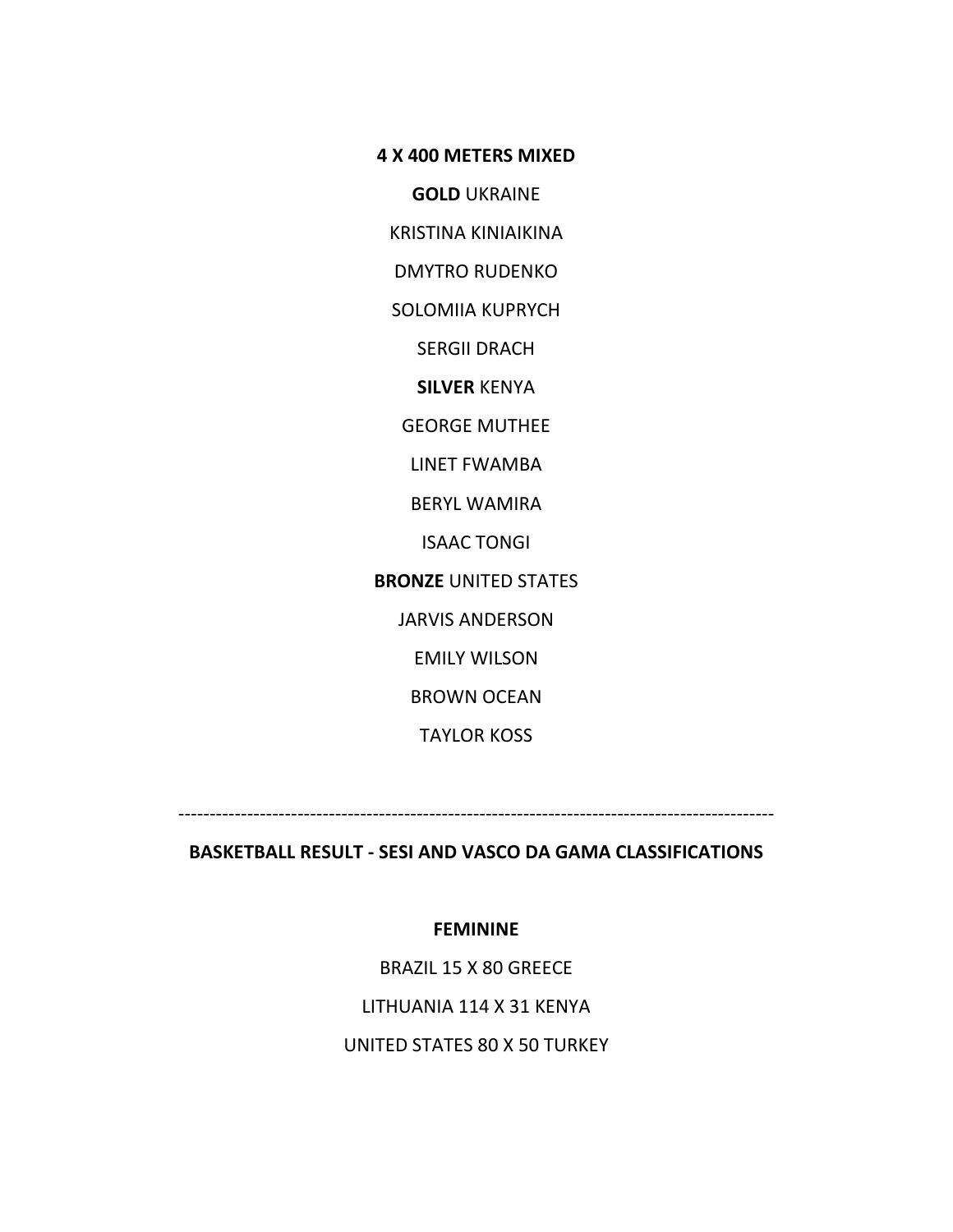#### **MASCULINE**

UKRAINE 91 X 35 TAIPEI POLAND 118 X 14 KENYA LITHUANIA 78 X 94 VENEZUELA GREECE 67 X 45 BRAZIL UNITED STATES 92 X 64 ARGENTINA

‐‐‐‐‐‐‐‐‐‐‐‐‐‐‐‐‐‐‐‐‐‐‐‐‐‐‐‐‐‐‐‐‐‐‐‐‐‐‐‐‐‐‐‐‐‐‐‐‐‐‐‐‐‐‐‐‐‐‐‐‐‐‐‐‐‐‐‐‐‐‐‐‐‐‐‐‐‐‐‐‐‐‐‐‐‐‐‐‐‐‐‐‐‐

#### **BADMINTON ‐ CIE CLASSIFICATÓRIAS GYM**

#### **MALE DOUBLE**

### KAZIMIERAS DAUSKURTAS/IGNAS REZNIKAS(LIT) 2 X 0 ROHIT BHAKER /MAHESH MAHESH(IND)

## MASAAKI NUMAKURA/AYUMU OHTA (JNP) 2 X 0 CAUA TADEU FERREIRA DA SILVA/GABRIEL HOVELACQUE DE FARIA (BRA)

MYEONGOSOO SEO/JISOO WOO (KOR) 2 X 0 TOMAS KRATKA/JAY YANG (USA)

HRITIK ANAND / ABHINAV SHARMA / (IND) 2 X 0 LYUDMIL GETOV / ALEKS YORDANOV (BUL)

CHUNG‐I CHEN / CHEN‐DING CHENG ((TPE) 2 X 0 DANIEL MUELLER / DANNY MUELLER (SUI)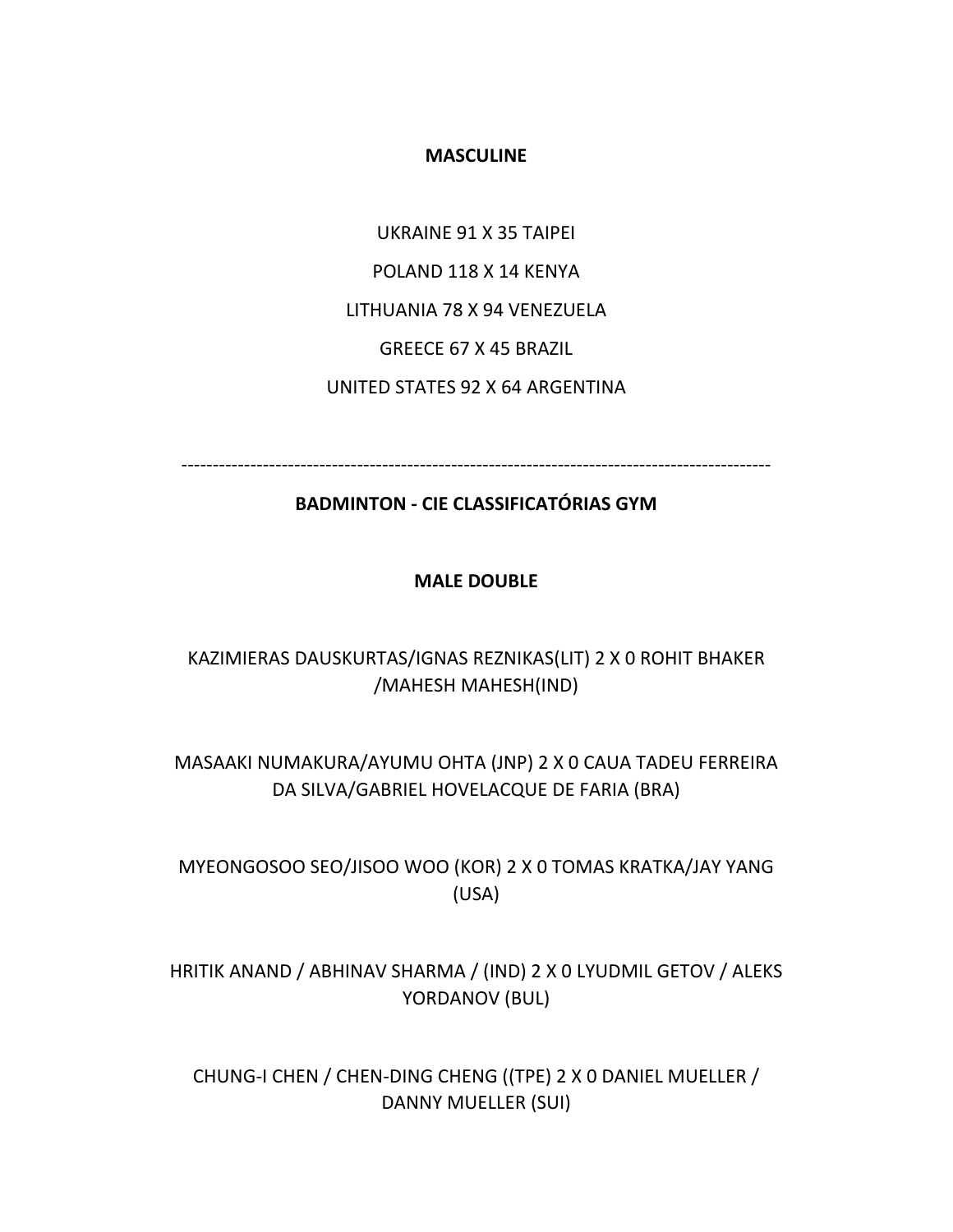## FURKAN BUYUKGOZE / DOGUKAN YILMAZ ( (TUR) X LANCE GORDON / BRANDON HUYNH (CAN) WO

#### **FEMALE DOUBLE**

# AUAKA YAKABE/MAI YAKABE (JNP) X AURELIJA RAMANECKAITE/MARIJA RIMKUTE(LIT)

## SOFIIA WOCHERNOMOROVA/BOHDANA HUBANOVA (UKR) 2 X 0 HALE NUR KUCUKSEVGILI/GIZEM NUR ULUDAG(TUR)

## SOYEONG LEE/EUN KYUNG YU (KOR) 2 X 0 SUPINYA BOONNUM/NAPAPORN THITIKUL(TAI)

#### **MIXED DOUBLE**

# KAZIMIERAS DAUSKURTAS/VAIVA ZYMANTAITE (LIT) 2 X 0 DOGUKAN YILMAZ / HALE NUR KUCUKSEVGILI (TUR)

MYEONGSOO SEO / GWANGHUI PARK (KOR) 2 X 0 JAY YANG / JUDY YANG (USA)

## KYUNGDUK SHIN / EUN KYUNG YU (KOR) 2 X THE THUNTHANASORN THANADECHAWATTHANACHOTI / NAPAPORN THITIKUL (TAI)

HAO‐EM LIU / YI LIN (TPE) 2 X 0 HASSAN SHAFIQ / ZU TUNG FOO (MAS)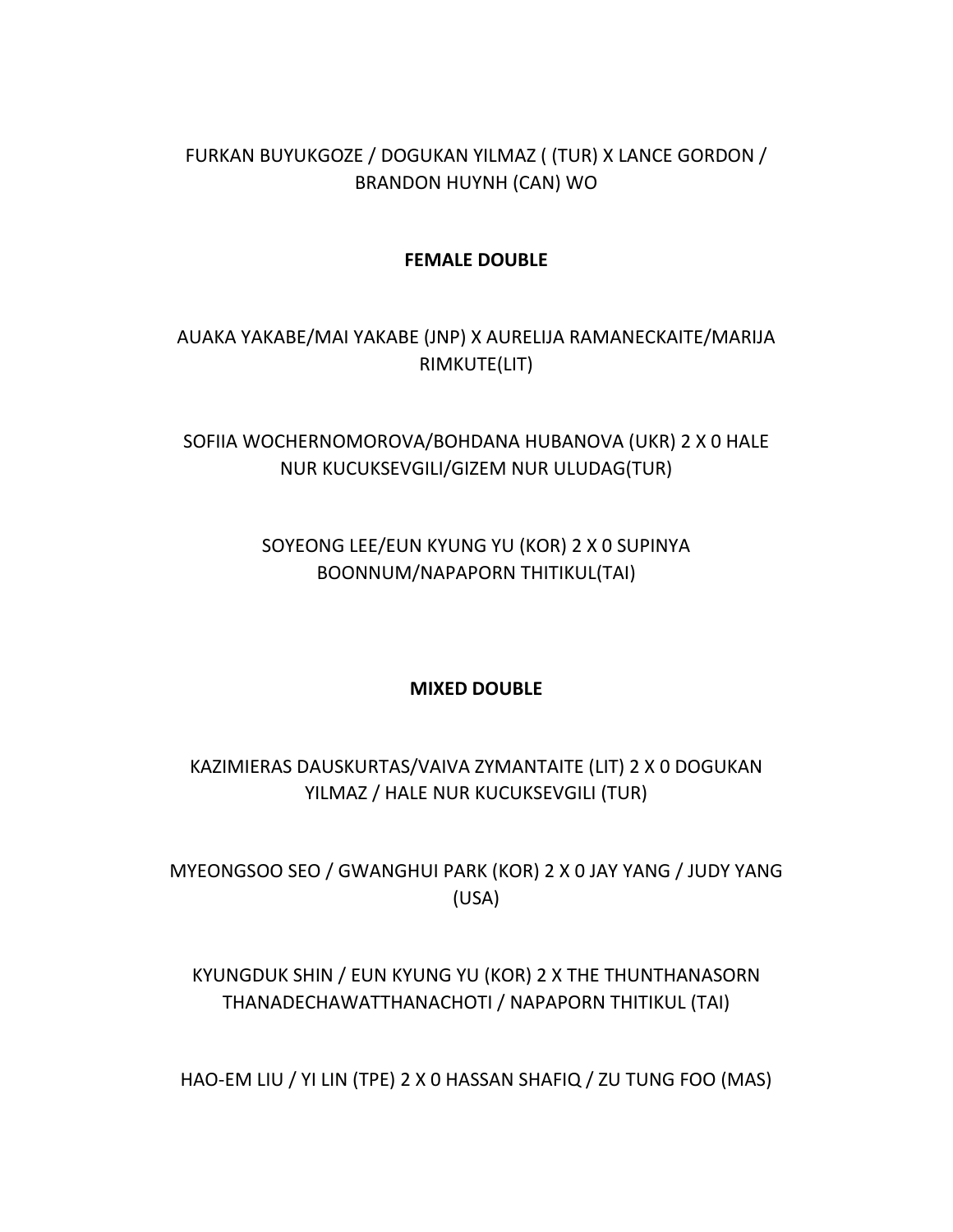#### JISOO WOO / SOYEONG LEE (KOR) 2 X 0 YUYA ITO / MAI YAKABE (JNP)

## PETRO TAKALO / SOFIIA CHERNOMOROVA (UKR) 2 X 1 HRITIK ANAND / AADITYA YADAV (IND)

ROHIT BHAKER / SHREYA SINGLA (IND) 2 X 0 HAI DIEC / SELENE SCHULTZ (CAN)

FURKAN BUYUKGOZE / GIZEM NUR ULUDAG (TUR) 2 X 1 MAHESH MAHESH / GAURANSHI SHARMA(IND)

## TITOUAN KEIFFER / LOUISE BERNARD(FRA) 2 X 0 SOMPPON VIBULSIRIKUL/ SUPINYA BOONNUM (TAI)

XAVIER VALLEDOR / FLORIANE DUBOIS (FRA) 2 X 1 LYUDMIL GETOV / SILVIYA BOZEVA (BUL)

CHUNG –I CHEN /JUNG‐YU FAN ((TPE) 2 X 0 DOUKUKAN YILMAZ / HALE NUR KUCUSEVGILI (TUR)

> MASAAKI NUMAKURA/CHIHIRO NUMAKURA ((JNP) 2 X 0 JAY YANG/JUDY YANG (USA)

EDMUND SENG KEONG TEO/WEI YING BOON (MAS) 2 X 0 THUNTHANASORN THANADECHAWATTHANACHOTI /NAPAPORN THITIKUL (TAI)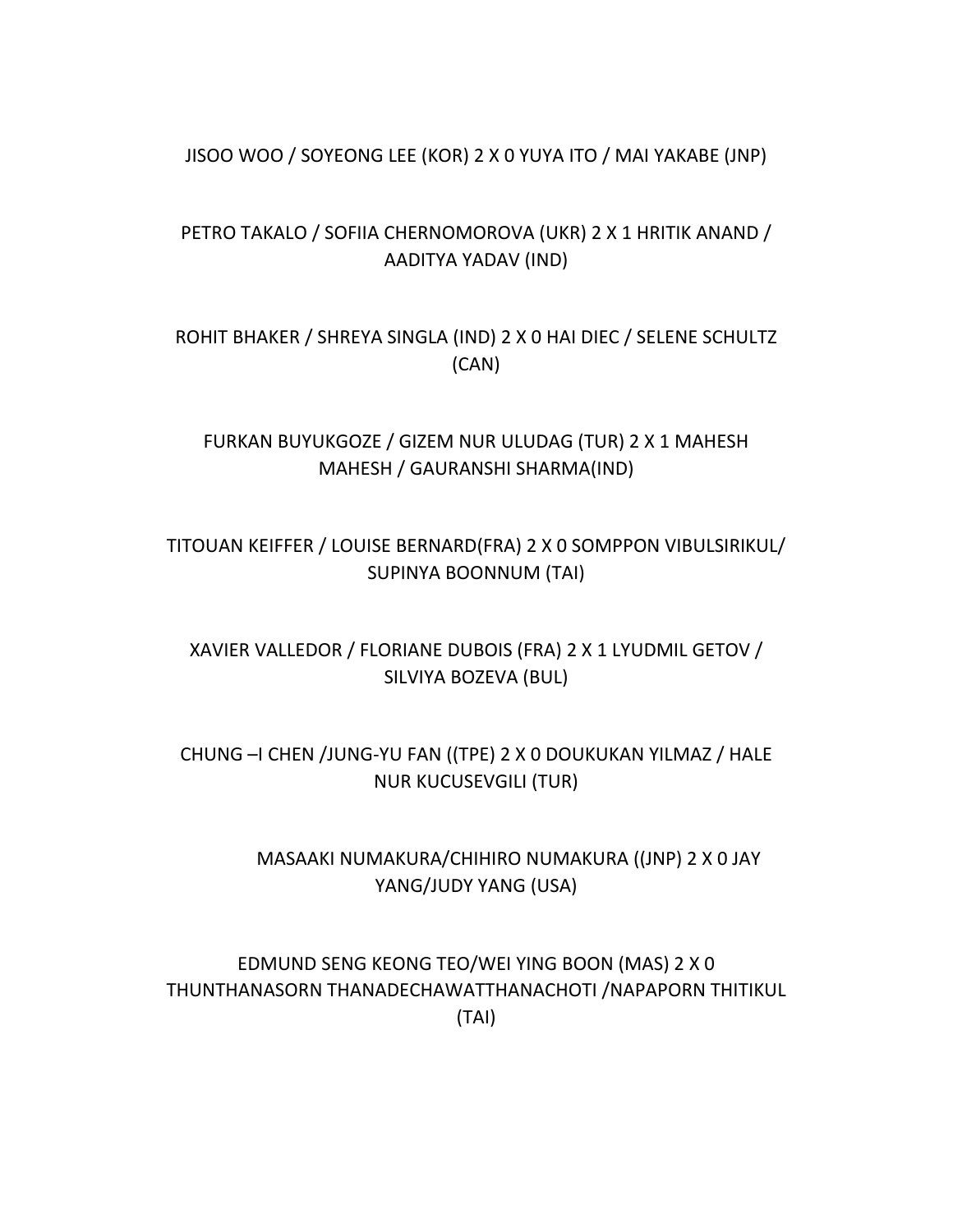### ABHINAV SHARMA / JERLIN JAYARATCHAGAN (IND) 2 X 0 HASSAN SHAFIQ / ZU TUNG FOO (MAS)

### JISOO WOO / SOYEONG LEE (KOR) 2 X 0 OLIVER WITTE / FINJA ROSENDAHL (GER)

## PETRO TAKALO/SOFIIA CHERNOMOROVA (UKR) 2 X 1 IGNAS REZNIKAS/EMILIJA UNTE (LIT)

## ROHIT BHAKER/SHREYA SINGLA (IND) 2 X 0 GABRIEL HOVELACQUE DE FARIA /RENATA FAUSTINO DA SILVA (BRA)

### CHEN‐DING CHENG/YAN‐RU SHEN (TPE) 2 X 0 MAHESH MAHESH /GAURANSHI SHARMA(IND)

### KOHEI KAKIUCHI/AYAKA YAKABE (JNP)2 X 0 SOMPON VIBULSIRIKUL/SUPINYA BOONNUM(TAI)

## LUDMYL GETOV/ SILVIYA BOZEVA (BUL) 2 X 0 CAUA TADEU FERREIRA DA SILVA/ GEISA VIEIRA DE OLIVEIRA (BRA)

### CHUN‐I CHEN /JUNG –YU FAN (TPE) 2 X 0 KAZIMIERAS DAUSKURTAS/VAIVA ZYMANTAITE

# MASSAKI NUMAKURA/CHIHIRO NUMAKURA (JNP) 2 X 1 MYEONGSOO SEO/ GWANGHUIPARK(KOR)

### EDMUND SENG KEONG TEO/ WEI YING BOON (MAS) 2 X 0 KYUNGDUK SHIN/ EUN KYUNG YU (KOR)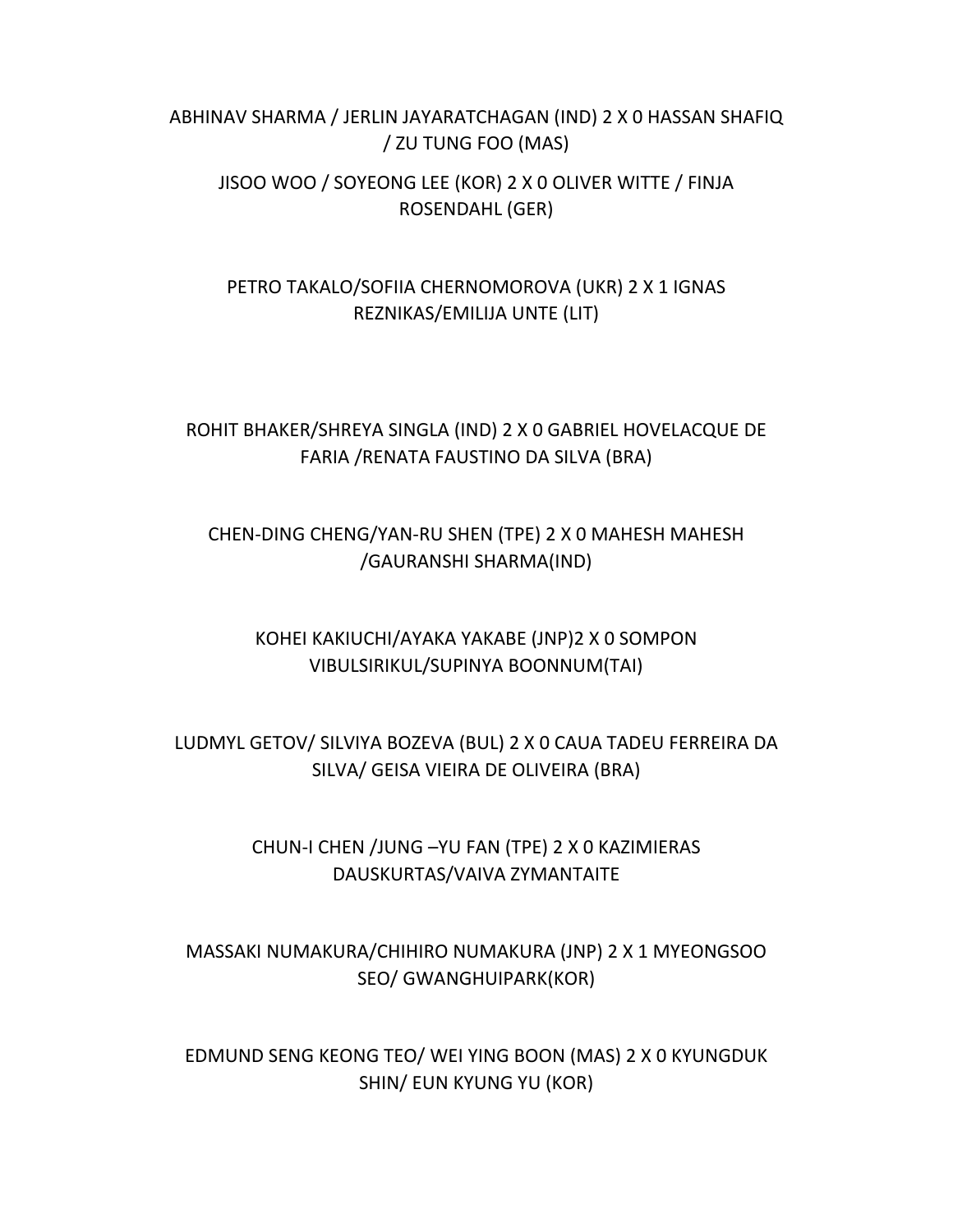### ABHINAV SHARMA/JERLIN JAYARATCHAGAN(IND) 2 X 0 HAO‐EM LIU/ YI LIN (TPE)

# YUYA ITO / MAI YAKABE (JNP) 2 X 1 OLIVER WITTE / FINJA ROSENDAHL (GER)

## HRITIK ANAND/ AADITYA YADAV(IND) 2 X 1 IGNAS REZNIKAS/EMILIJA UNTE (LIT)

## GABRIEL HOVELACQUE DE FARIA / RENATA FAUSTINO DA SILVA (BRA) 2 X 0 HAI DIEC / SELENE SCHULTZ (CAN)

## CHEN‐DING CHENG/YAN‐RU SHEN (TPE) 2 X 0 FURKAN BUYUKGOZE/GIZEM NUR ULUDAG (TUR)

KOHEI KAKIUCHI/AYAKA YAKABE (JNP) 2 X 0 TITOUAN KEIFFER (FRA)

XAVIER VALLEDOR/FLORIANE DUBOIS(FRA) 2 X 0 CAUA TADEU FERREIRA DA SIVA / GEISA VIEIRA

### **CYCLING – FARROUPILLA AWARD**

#### **FEMININE**

**GOLD** TOPCHANIUK YELISAVETA (UKR) **SILVER** CORREA NAVA LUDY YAKELINE (VEN) **BRONZE** MINOHARA YUKARI (JNP)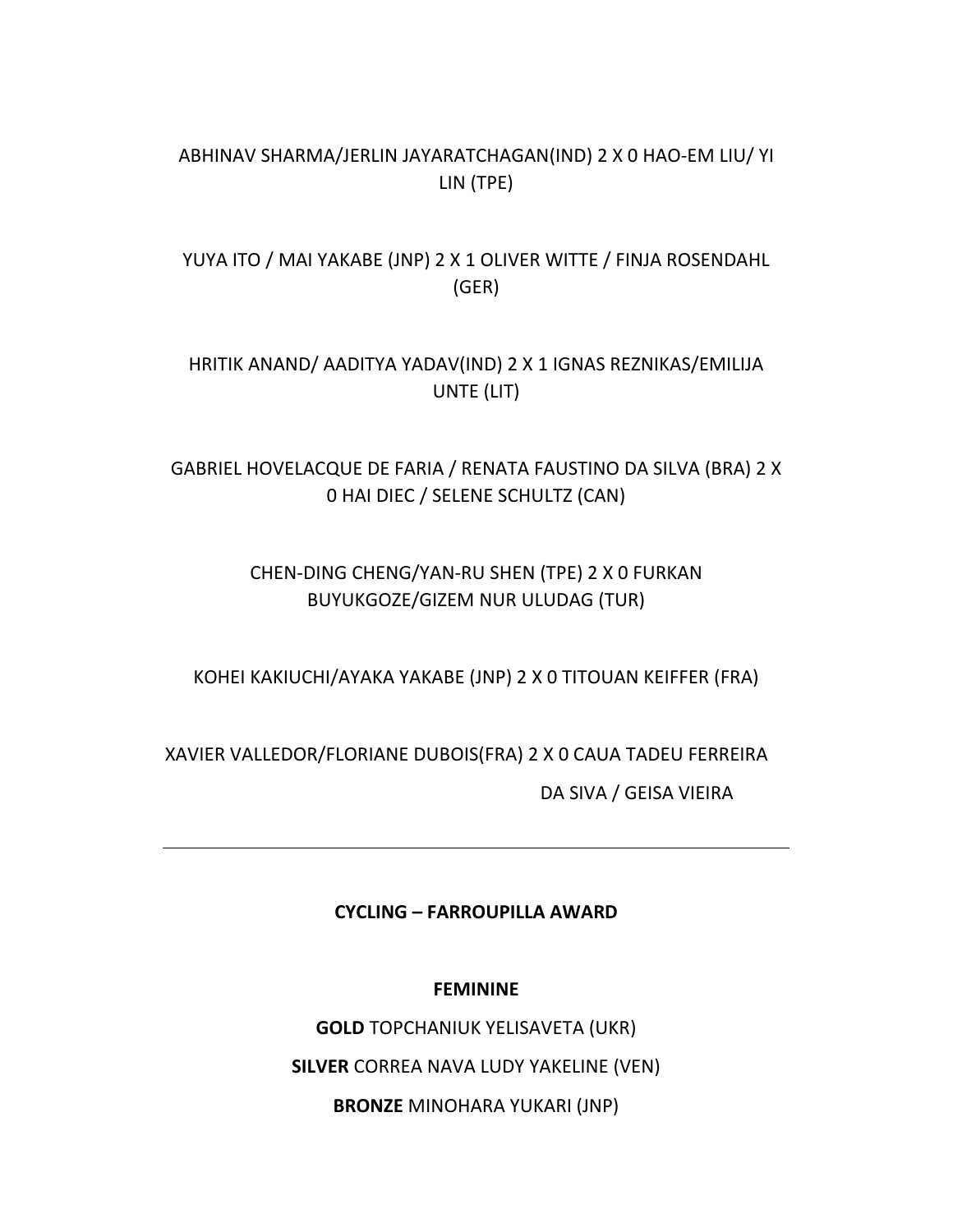**MASCULINE**

**GOLD** SOARES ANDRÉ(ENG)

**SILVER** TOUBOUL STEEVE (FRA)

**BRONZE** CHIONIS PANAGIOTIS (GRE)

‐‐‐‐‐‐‐‐‐‐‐‐‐‐‐‐‐‐‐‐‐‐‐‐‐‐‐‐‐‐‐‐‐‐‐‐‐‐‐‐‐‐‐‐‐‐‐‐‐‐‐‐‐‐‐‐‐‐‐‐‐‐‐‐‐‐‐‐‐‐‐‐‐‐‐‐‐‐‐‐‐‐‐‐‐‐‐‐‐‐‐‐‐‐‐‐‐‐‐

#### **MEN'S FOOTBALL ‐ CLASSIFICATIONS**

UZBEKISTAN 1 X 2 SENEGAL UKRAINE 1 X 2 ARGENTINA ITALY 4 X 0 NETHERLANDS TURKEY 5 X 2 MALI POLAND 0 X 1 MEXICO KOREA 0 X 10 FRANCE IRAN 6 X 0 CAMEROON GERMANY 2 X 1 IRAQ

#### **WOMEN'S HANDBALL ‐ CLASSIFICATORY UCS**

‐‐‐‐‐‐‐‐‐‐‐‐‐‐‐‐‐‐‐‐‐‐‐‐‐‐‐‐‐‐‐‐‐‐‐‐‐‐‐‐‐‐‐‐‐‐‐‐‐‐‐‐‐‐‐‐‐‐‐‐‐‐‐‐‐‐‐‐‐‐‐‐‐‐‐‐‐‐‐‐‐‐‐‐‐‐‐‐‐‐‐‐‐‐‐‐‐‐

ARGENTINA 3 X 35 KENYA

TURKEY 16 X 18 DENMARK

**SWIMMING – YOUTH RECREATION AWARD**

**200 METERS FEMALE COAST**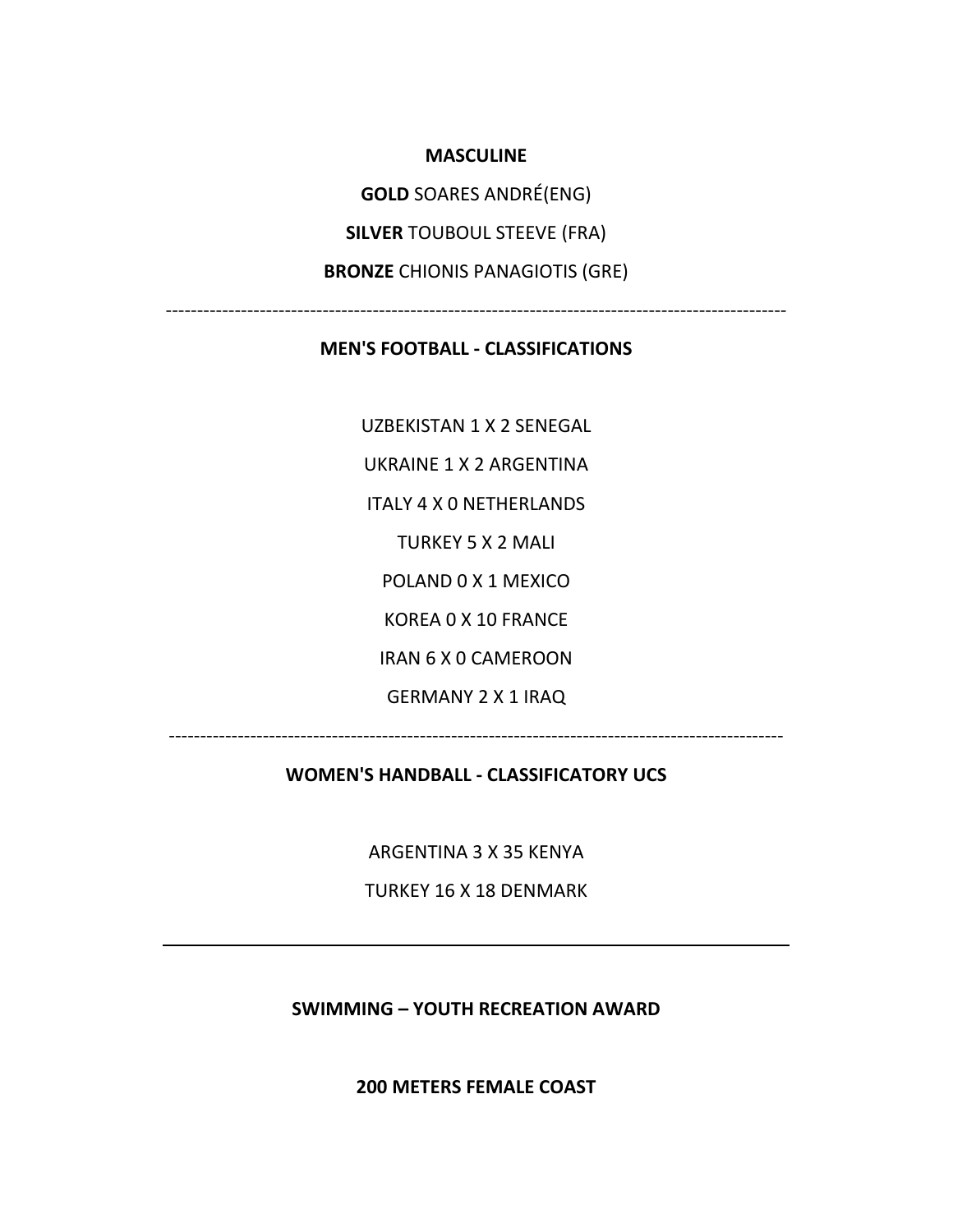**GOLD** CRONK CARLI ELIZABETH (USA) **SILVER** MASSENGALE EMILY RENE (USA) **BRONZE** JARZEWICZ KLAUDIA (POL)

**50 METERS MALE COAST GOLD** KLOTZ MATTHWE JAMES (USA) **SILVER** LARS KOCHMANN (GER) **BRONZE** KREMLIAKOV VLADYSLAV (UKR)

**100 METERS FEMALE COAST GOLD** TERESHCHENKO IRYNA ((UKR) **SILVER** MARAGNO GAIA ((ITA) **BRONZE** CHMIELEWSKA JULIA (POL)

> **4 X 200 METERS FREE MALE GOLD** UKRAINE ADAMOVYCH VLADYSLAV KARNYSH ARTEM ZINENKO IVAN DUDNYK MAKSYM

> > **SILVER** POLAND NOWICK KACPER KRAMARCZYK JAKUB WOJCIK RAFAL

POWROZNIK KONRAD ANDRZEJ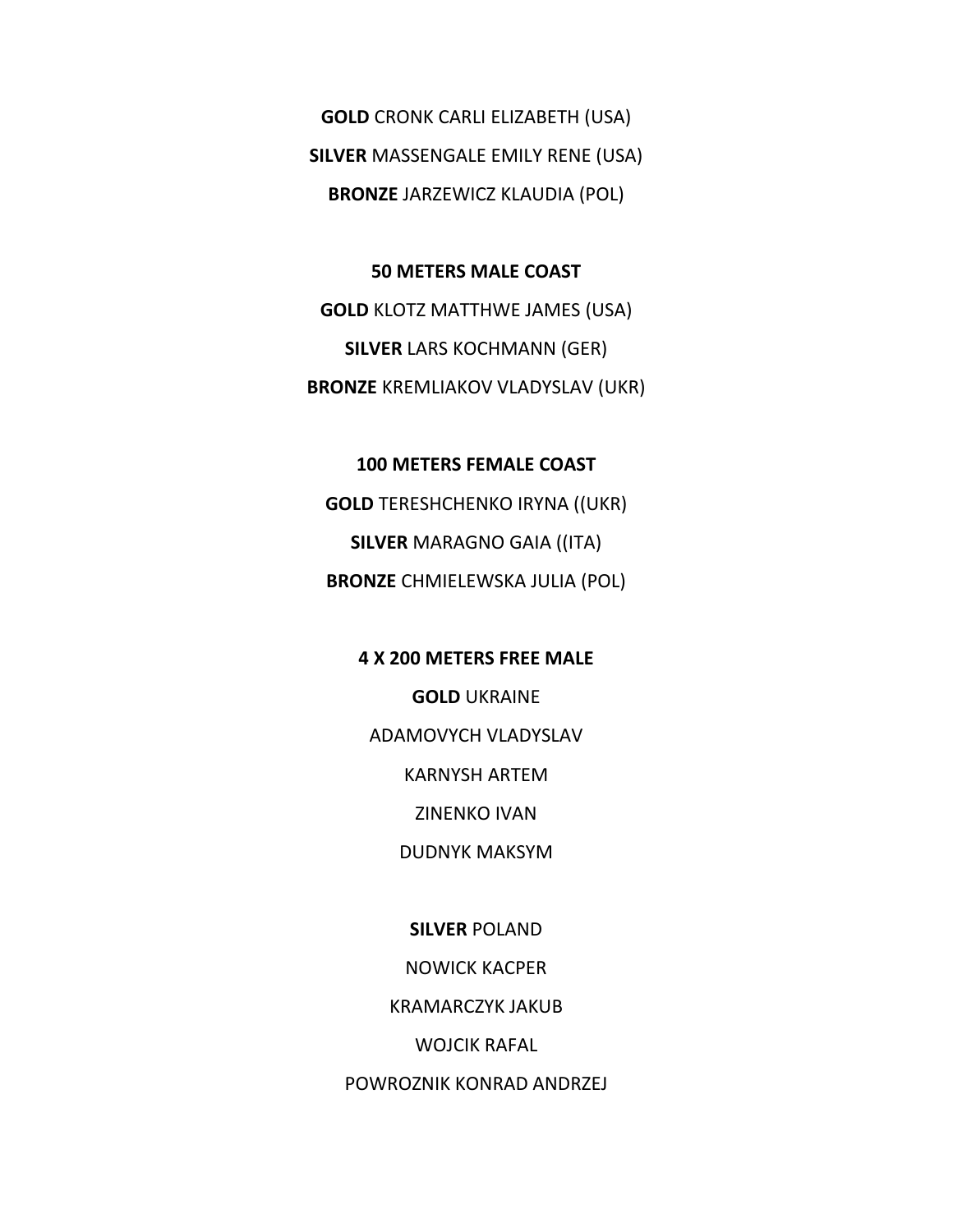**BRONZE** UNITED STATES DAVIS COLLIN ADDISON FIXSEN TANNER TROY PLETENETS DANIEL ALEXEY KLOTZ MATTHEW JAMES

‐‐‐‐‐‐‐‐‐‐‐‐‐‐‐‐‐‐‐‐‐‐‐‐‐‐‐‐‐‐‐‐‐‐‐‐‐‐‐‐‐‐‐‐‐‐‐‐‐‐‐‐‐‐‐‐‐‐‐‐‐‐‐‐‐‐‐‐‐‐‐‐‐‐‐‐‐‐‐‐‐‐‐‐‐‐‐‐‐

### **ORIENTEERING – PARQUE GETÚLIO VARGAS AWARD**

#### **SUPER SPRINT RELAY MIXED**

**GOLD** UKRAINE

FEDOSIEIEVA HANNA

LEVYTSKYI NAZAR

**SILVER** CZECH REPUBLIC

PANGRACOVA ANNA

SPILKA MAREK

**BRONZE** LITHUANIA

KANAPINSKAITE VILTE

VOLUNGEVICIUS BLANKETS

**TAEKOWDO – UCS AWARD**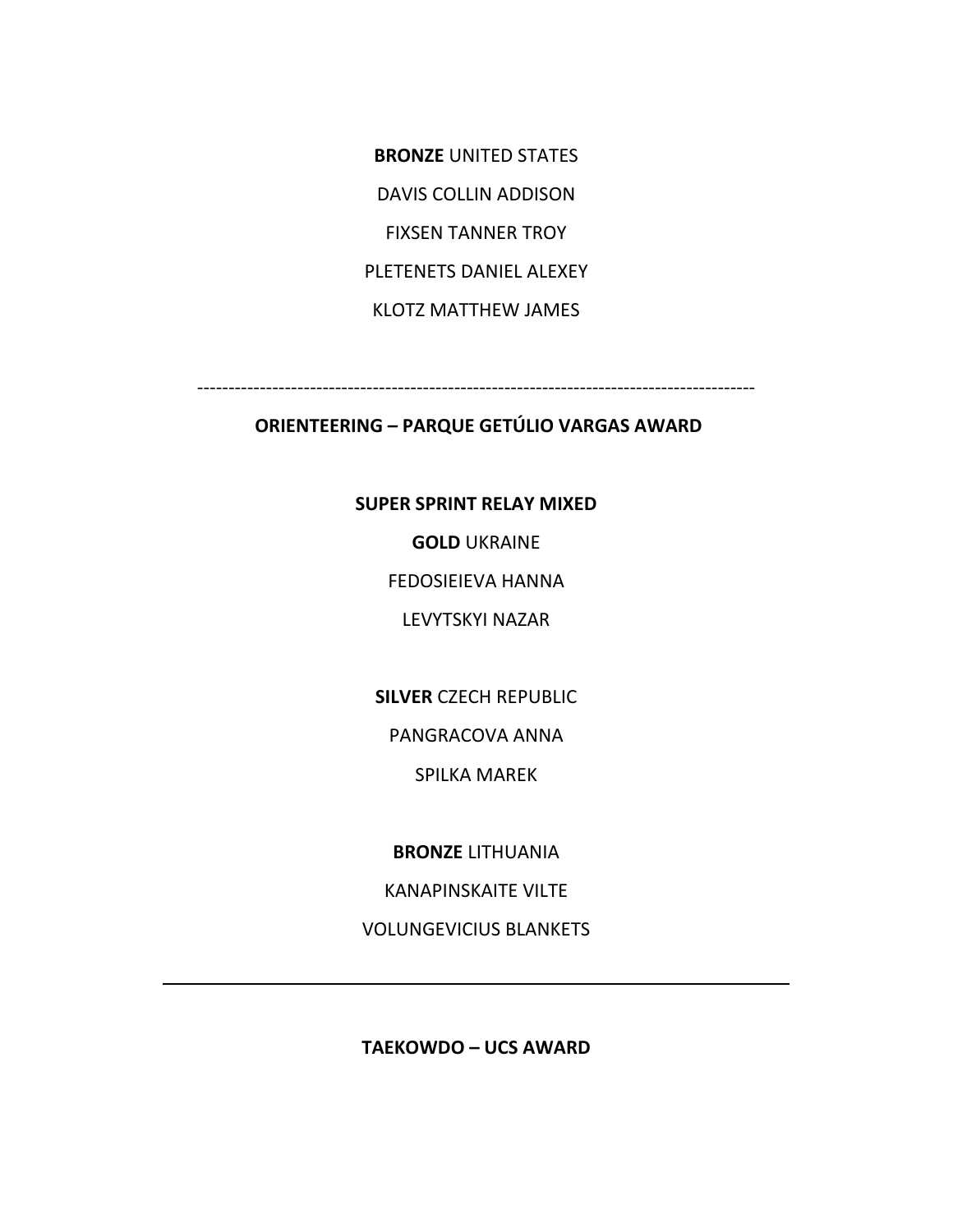#### **MALE INDIVIDUAL POOMSAE**

**OURO** CHOI MINHO (KOR) **SILVER** REZASEFAT CHOKAMI DEATH (IRI) **BRONZE** KIRAN YUSUF SIYAR (TUR) **BRONZE** RYSZHANOV OLZHAS ((KAZ)

**FEMALE SINGLE POOMSE GOLD** KHODABANDEH MARYAM (IRI) **SILVER** JEON SIWON (KOR) **BRONZE** TEKE TURKAN (TUR) **BRONZE** MACHAIRIDOU EIRINI (GRE)

> **MALE DOUBLE POOMSE GOLD** IRAN REZASEFAT CHOKAMI DEATH KHODABANDEH MARYAM **SILVER** KOREA CHOI MINHO JEON SIWON **BRONZE** TURKEY KIRAN YUSUF SIYAR TEKE TURKAN **BRONZE** KAZAKHSTAN RYSZHANOV OLZHAS ABDIKATOVA AIZHAMOL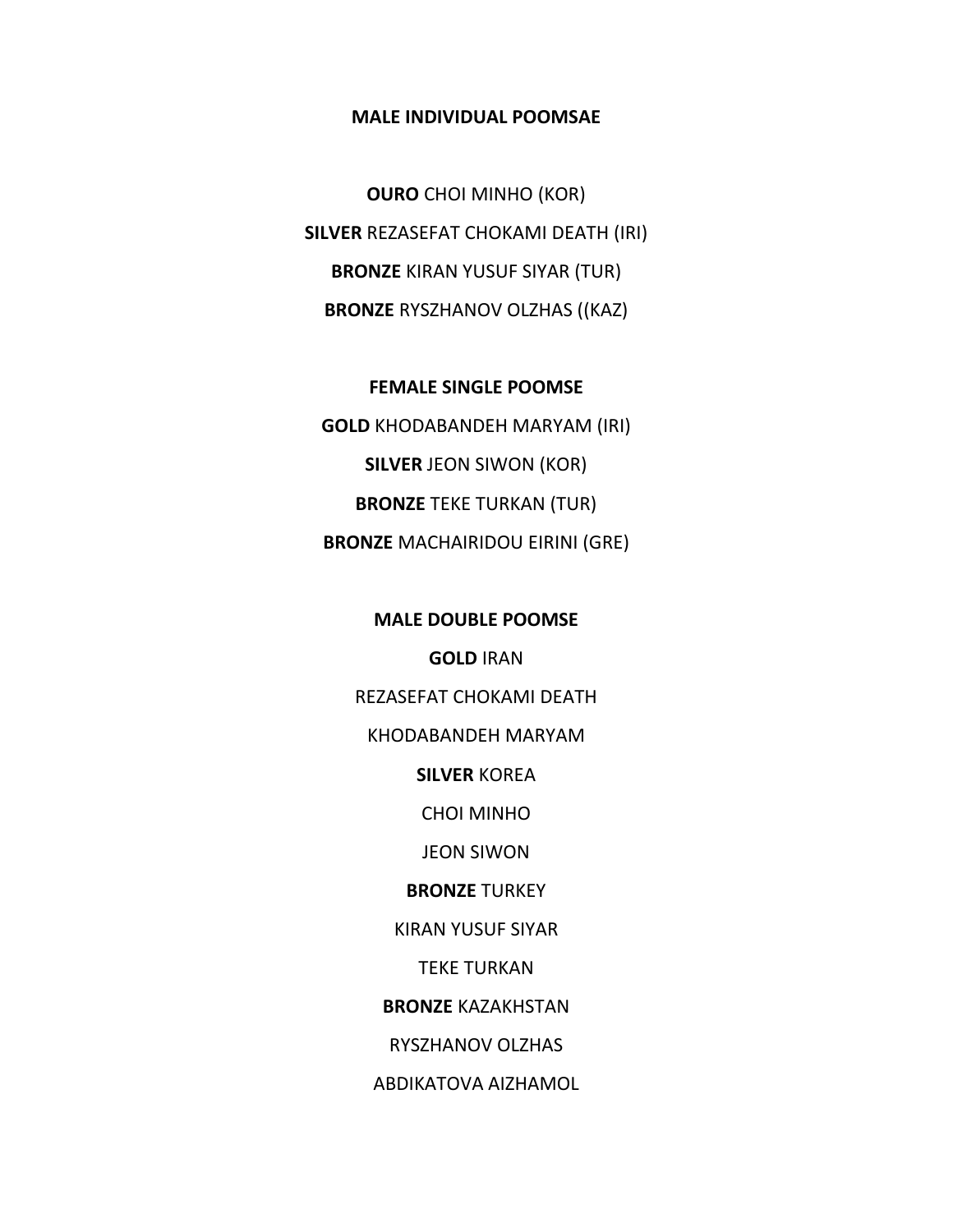**GOLD** SHARIFIMANESH ALIREZA (IRI) **SILVER** BILICI MUHAMMED (TUR) **BRONZE** ABDRASH AYAN (KAZ) **BRONZE** LEE RO WOON (KOR)

**MALE ‐58Kg**

#### **MALE ‐68 Kg**

**GOLD** LIOTSOS PAVLOS (GRE) **SILVER** TUNA AHMET HAKAN (TUR) **BRONZE** AMIRI BEHZAD (IRI) **BRONZE** ZHAKYP NURDAULET (KAZ)

#### **MALE ‐80 Kg**

**GOLD** LEE HAK SEONG (KOR) **SILVER** MAVLONOV AZAMAT (KGZ) **BRONZE** ZEINALI VAHID (IRI) **BRONZE** CIMENYASIN (TUR)

#### **MALE + 80 Kg**

**GOLD** HA GWANYONG (KOR) **SILVER** ZAFERANI MOHAMMAD (IRI) **BRONZE** FRUNDIN VIKTOR (KAZ) **BRONZE** SIMSEK BATUHAN (TUR)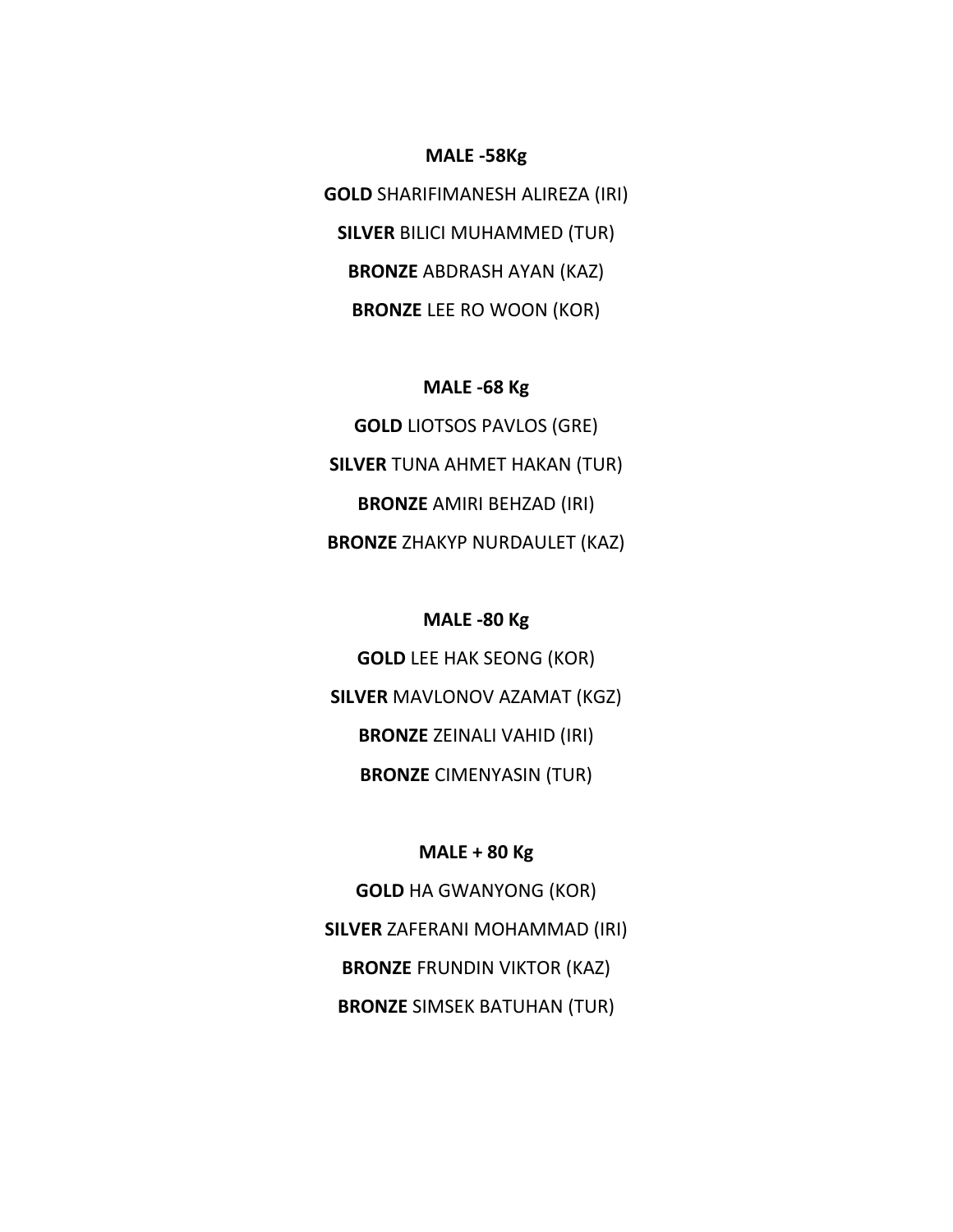#### **FEMALE ‐ 49 Kg**

**GOLD** YAZICI MERVE (TUR) **SILVER** GOLES PETRA (CRO) **BRONZE** KHOSHAHVAL MARZIYEH (IRI) **BRONZE** TOJIBOEVA DILBAR (UZB)

#### **FEMALE ‐ 57 Kg**

**GOLD** ZOLEIKANI FATEMEHZAHRA (IRI) **SILVER** SILMA KENNEL (TUR) **BRONZE** ESHMIRZAEVA GUZAL (TUR) **BRONZE** MARSBEKOVA BERMET (KGZ)

**FEMALE ‐ 67 Kg GOLD** LEE JIN YOUNG (KOR) **SILVER** KIRAZCI DIDEM (TUR) **BRONZE** SHAHBAZI NASIBEH (IRI) **BRONZE** LEVANOVYCH MARIIA (UKR)

**FEMALE +67 Kg GOLD** KOLOVRAT MATEA (CRO) **SILVER** SEKER SELVER (TUR) **BRONZE** LEE DASOM (KOR) **BRONZE** ABDIYUSUPOVA MAFUNA (UZB)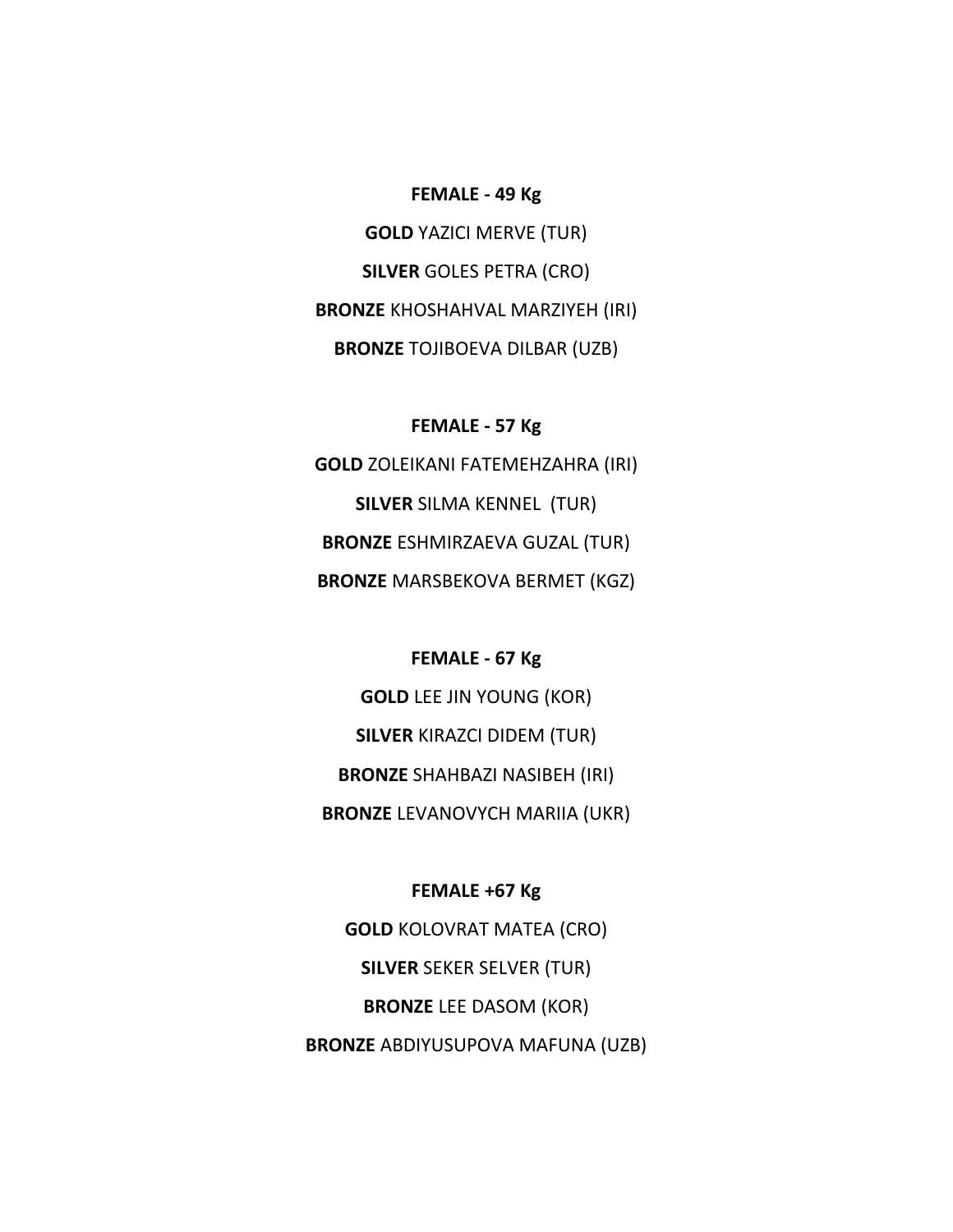‐‐‐‐‐‐‐‐‐‐‐‐‐‐‐‐‐‐‐‐‐‐‐‐‐‐‐‐‐‐‐‐‐‐‐‐‐‐‐‐‐‐‐‐‐‐‐‐‐‐‐‐‐‐‐‐‐‐‐‐‐‐‐‐‐‐‐‐‐‐‐‐‐‐‐‐‐‐‐‐‐‐‐‐‐‐‐‐‐‐

### **TENNIS – CLASSIFYING YOUTH RECREATION**

#### **MALE DOUBLE**

# MIKAEL ALIX LAURENT/VINCENT NOVELLI (FRA) 2 X 0 MARTIN HONG/ ALEXANDRE L'ALLIER – TREJO (CAN)

CHIU‐MEI HO/CHIA‐WEN (TPE) X BHAVANI KEDIA/JAFREEN SHAIK (IND)

# CEDRIC KAUFMANN/NILS ROHWEDDER (GER) 2 X 0 CHRISTOPHER EVAN DANIELS / ALFREDO LUÍS GALVEZ (USA)

# DHANANJAY DUBEY PRITHVI SEKHAR (IND) 2 X0 NICOLAS SERGE LANFRANCHI / MAXIME SANCHEZ(FRA)

# MATEO JESUS GOBBI / NICOLAS GUSTAVO LAHITTE (ARG) X URS FERDINAND BREITENBERGER / SEBASTIAN SCHAEFFER (GER) WO

### **FEMALE DOUBLE**

CHIU‐MEI HO/CHIA‐WEN LIN (TPE) 2 X 0 BHAVANI KEDIA/JAFREEN SHAIK (IND)

HEIKE ALBRECHTSCHROEDER/ VERENA FLECKENSTEIN (GER) 2 X 0 ROTEM ASHKENAZY/ALINASHTEINBERG (ISI)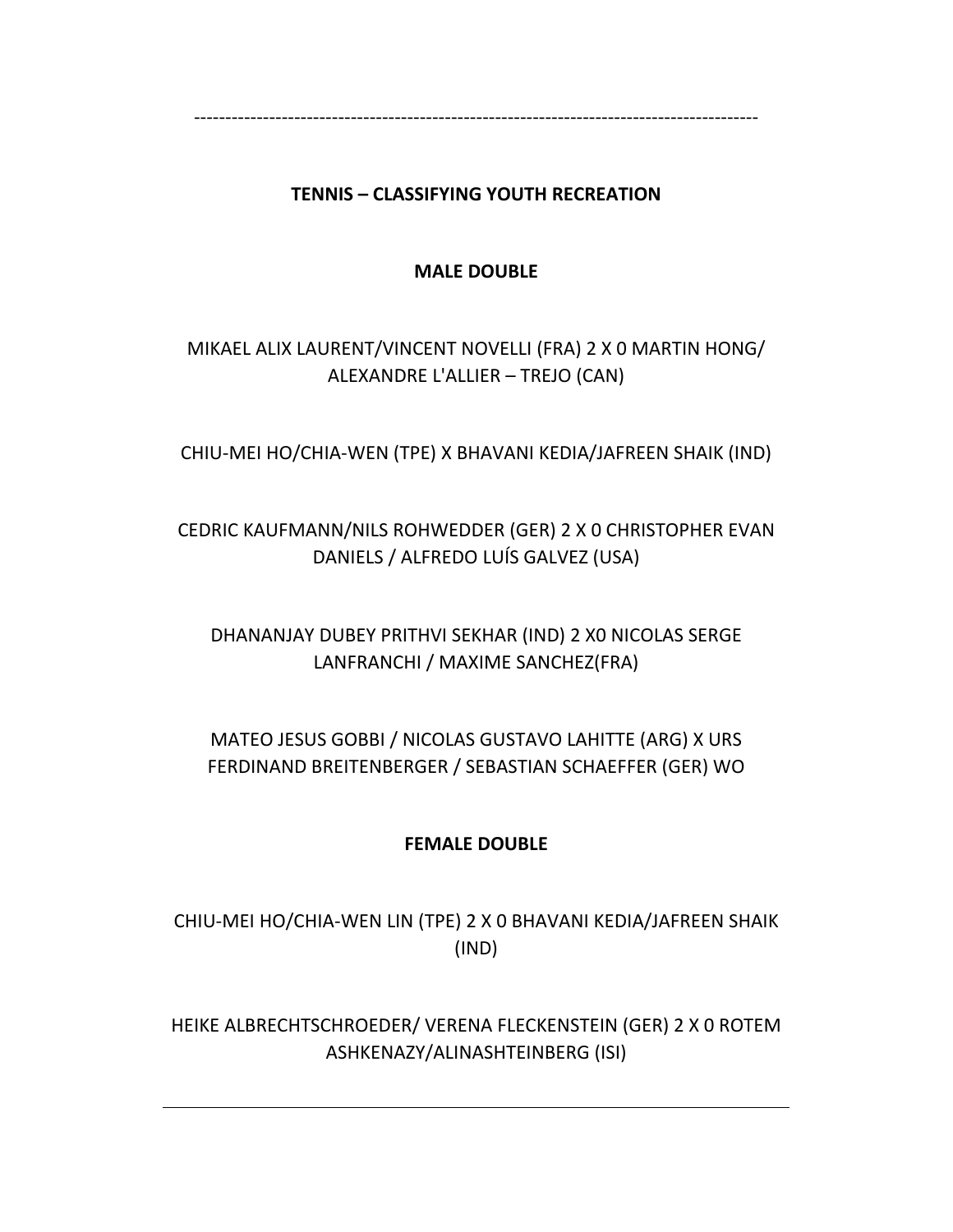#### **TABLE TENNIS – FARROUPILHA GINÁSIO CENTENÁRIO**

**DOUBLE MIXED AWARD**

**GOLD** UKRAINE

OVCHARENKO, MAKSYM

BUDNYK, ROKSOLANA

**SILVER** KOREA

LEE, CHANGJOON

MO, YUNJA

**BRONZE** UKRAINE

ZAKLANDNYI, GENNADII

KHODKO, O.

**BRONZE** SLOVAKIA

KEINATH, THOMAS

JURKOVA, EVA

‐‐‐‐‐‐‐‐‐‐‐‐‐‐‐‐‐‐‐‐‐‐‐‐‐‐‐‐‐‐‐‐‐‐‐‐‐‐‐‐‐‐‐‐‐‐‐‐‐‐‐‐‐‐‐‐‐‐‐‐‐‐‐‐‐‐‐‐‐‐‐‐‐‐‐‐‐‐‐‐‐‐‐‐‐‐‐‐‐‐‐

**SHOOTING EVENTS ‐ HUNTING AND SHOOTING ANA RECH AWARDS**

**10 METERS AIR PISTOL MIXED TEAM**

**GOLD** UCANIA

SILVER KOREA

BRONZE KOREA